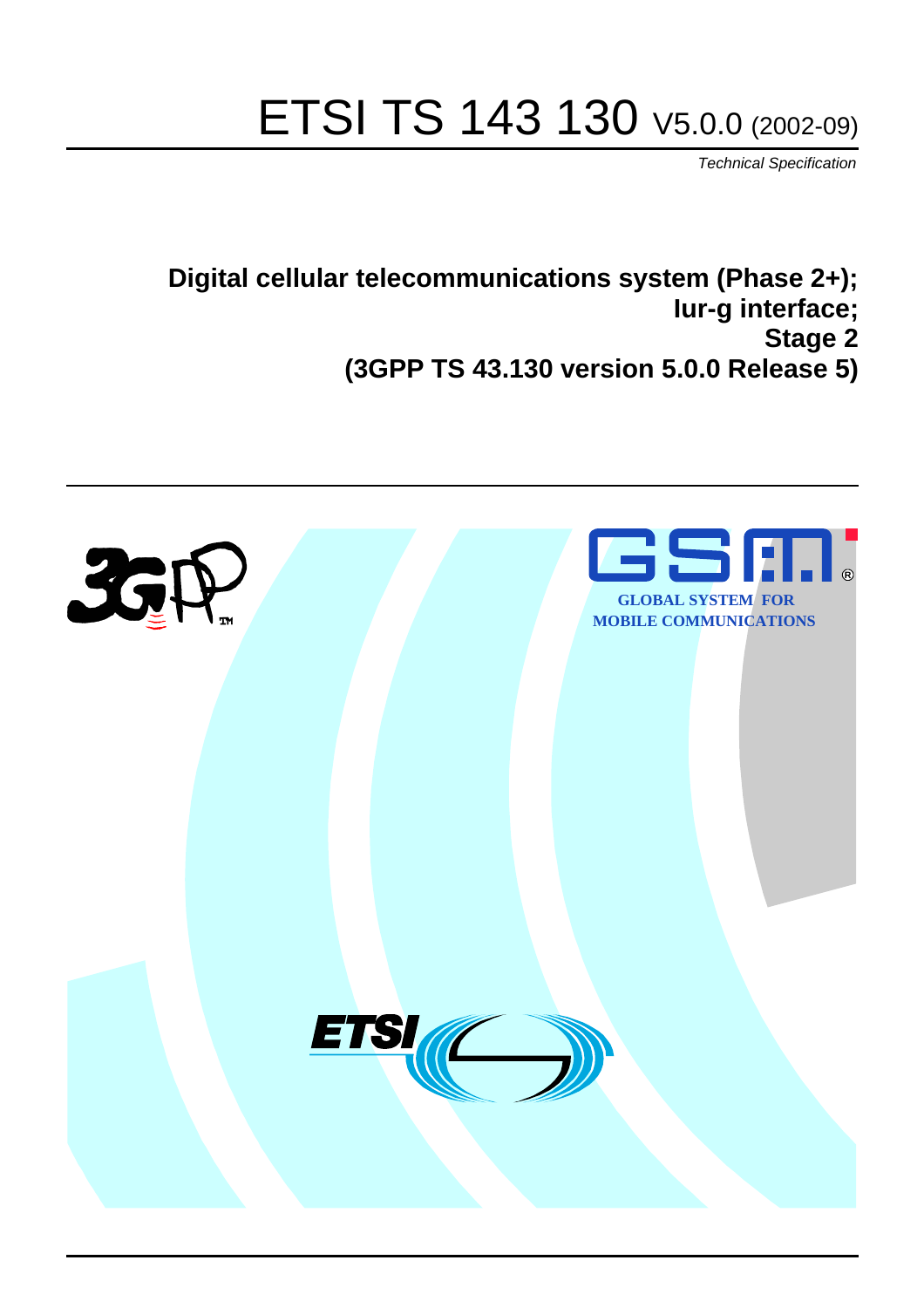Reference DTS/TSGG-0143130v500

> Keywords GSM

#### **ETSI**

#### 650 Route des Lucioles F-06921 Sophia Antipolis Cedex - FRANCE

Tel.: +33 4 92 94 42 00 Fax: +33 4 93 65 47 16

Siret N° 348 623 562 00017 - NAF 742 C Association à but non lucratif enregistrée à la Sous-Préfecture de Grasse (06) N° 7803/88

#### **Important notice**

Individual copies of the present document can be downloaded from: [http://www.etsi.org](http://www.etsi.org/)

The present document may be made available in more than one electronic version or in print. In any case of existing or perceived difference in contents between such versions, the reference version is the Portable Document Format (PDF). In case of dispute, the reference shall be the printing on ETSI printers of the PDF version kept on a specific network drive within ETSI Secretariat.

Users of the present document should be aware that the document may be subject to revision or change of status. Information on the current status of this and other ETSI documents is available at <http://portal.etsi.org/tb/status/status.asp>

> If you find errors in the present document, send your comment to: [editor@etsi.fr](mailto:editor@etsi.fr)

#### **Copyright Notification**

No part may be reproduced except as authorized by written permission. The copyright and the foregoing restriction extend to reproduction in all media.

> © European Telecommunications Standards Institute 2002. All rights reserved.

**DECT**TM, **PLUGTESTS**TM and **UMTS**TM are Trade Marks of ETSI registered for the benefit of its Members. **TIPHON**TM and the **TIPHON logo** are Trade Marks currently being registered by ETSI for the benefit of its Members. **3GPP**TM is a Trade Mark of ETSI registered for the benefit of its Members and of the 3GPP Organizational Partners.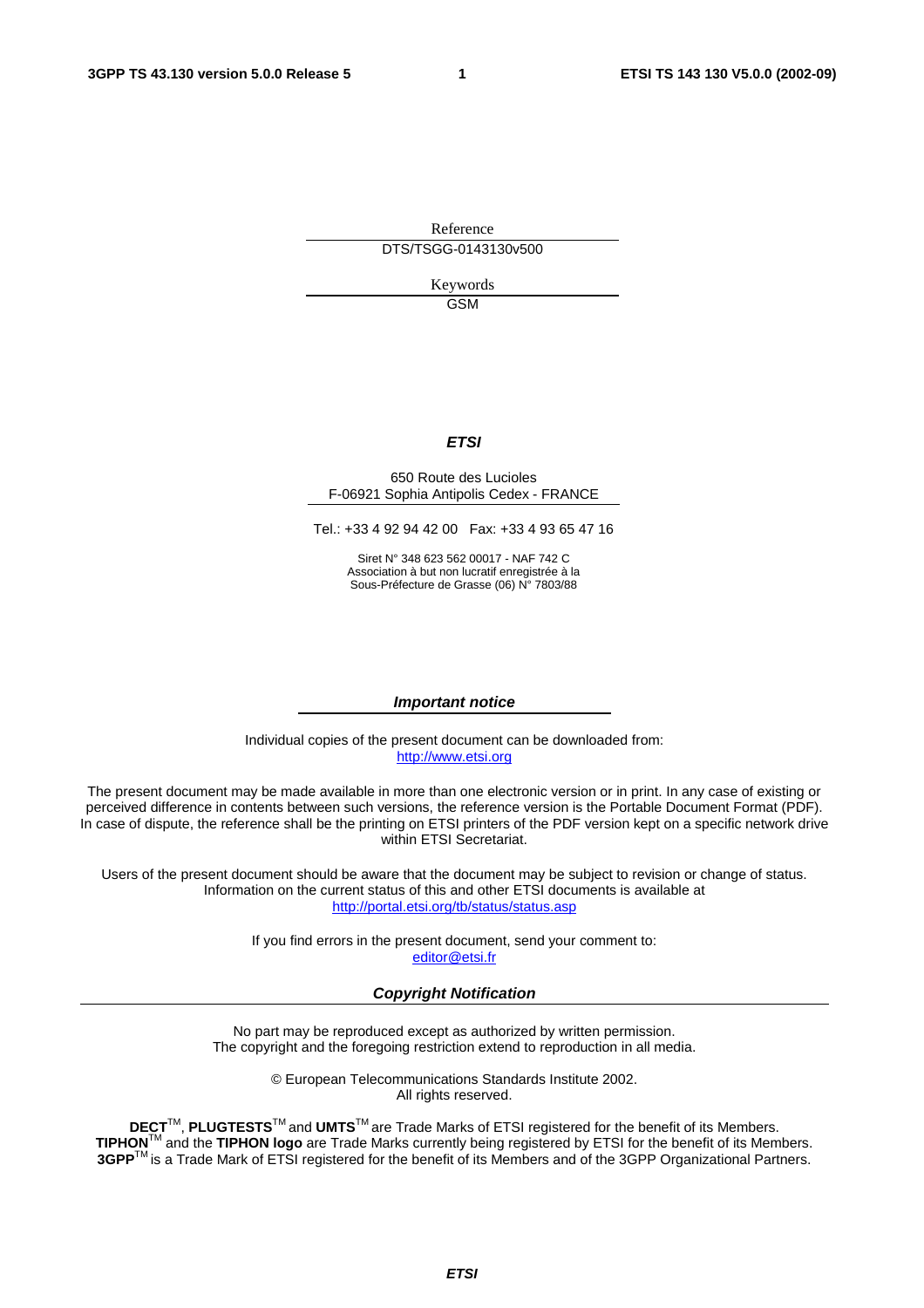# Intellectual Property Rights

IPRs essential or potentially essential to the present document may have been declared to ETSI. The information pertaining to these essential IPRs, if any, is publicly available for **ETSI members and non-members**, and can be found in ETSI SR 000 314: *"Intellectual Property Rights (IPRs); Essential, or potentially Essential, IPRs notified to ETSI in respect of ETSI standards"*, which is available from the ETSI Secretariat. Latest updates are available on the ETSI Web server ([http://webapp.etsi.org/IPR/home.asp\)](http://webapp.etsi.org/IPR/home.asp).

Pursuant to the ETSI IPR Policy, no investigation, including IPR searches, has been carried out by ETSI. No guarantee can be given as to the existence of other IPRs not referenced in ETSI SR 000 314 (or the updates on the ETSI Web server) which are, or may be, or may become, essential to the present document.

### Foreword

This Technical Specification (TS) has been produced by ETSI 3rd Generation Partnership Project (3GPP).

The present document may refer to technical specifications or reports using their 3GPP identities, UMTS identities or GSM identities. These should be interpreted as being references to the corresponding ETSI deliverables.

The cross reference between GSM, UMTS, 3GPP and ETSI identities can be found under [www.etsi.org/key](http://www.etsi.org/key) .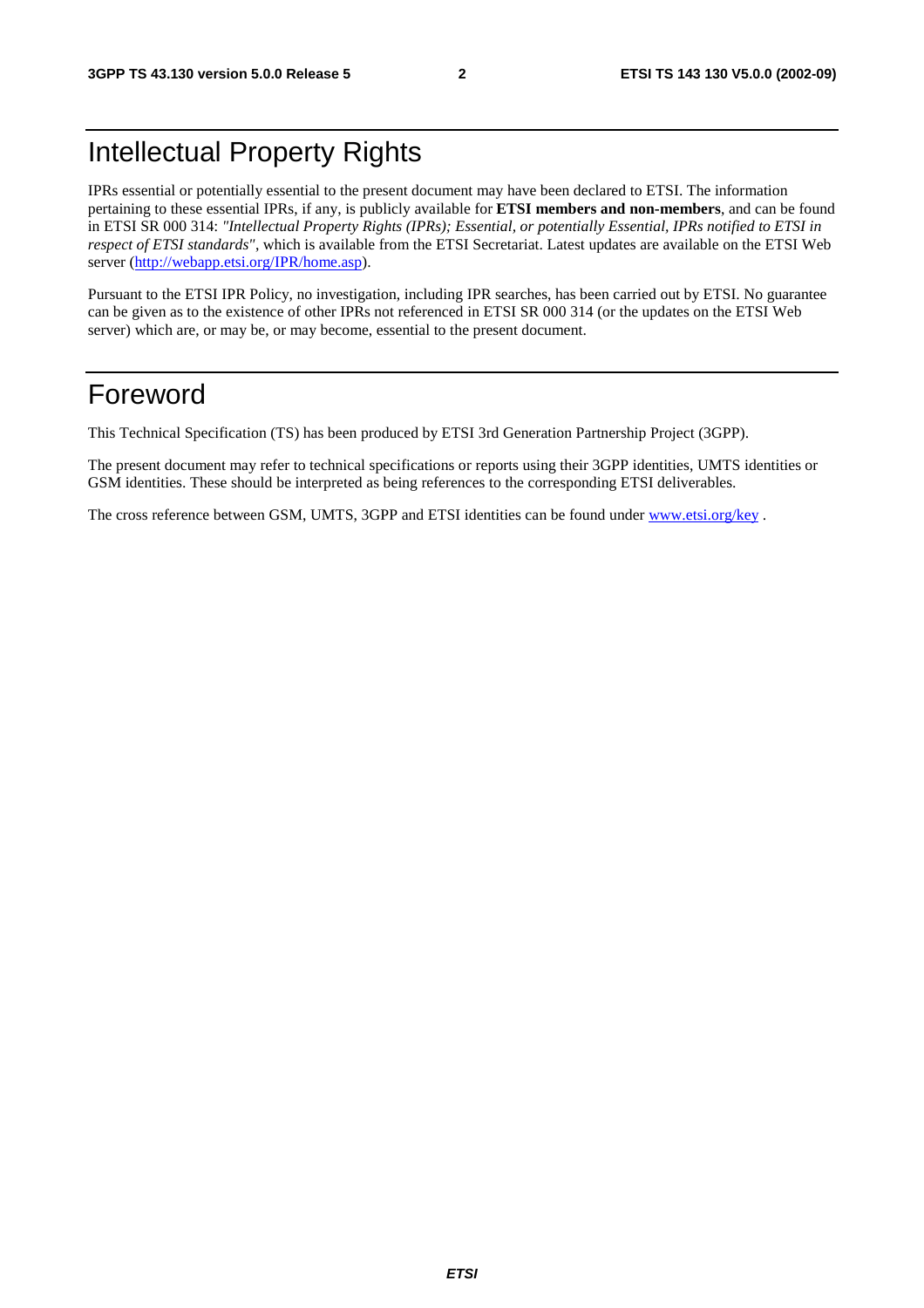$\mathbf{3}$ 

# Contents

| 1<br>$\overline{2}$<br>3<br>3.1<br>3.2<br>3.3<br>4<br>4.1<br>4.2<br>4.3<br>5<br>5.1<br>5.1.1<br>5.1.2<br>5.2<br>6<br>6.1<br>6.2<br>6.3<br>6.4<br>7<br>7.1<br>7.2<br>7.2.1<br>7.2.2<br>7.2.3<br>7.2.4<br>7.2.5<br>7.3<br>7.4<br>7.4.1<br>7.4.2<br>7.4.3<br>7.4.4<br><b>Annex A (Informative):</b> |  |  |  |  |  |
|--------------------------------------------------------------------------------------------------------------------------------------------------------------------------------------------------------------------------------------------------------------------------------------------------|--|--|--|--|--|
|                                                                                                                                                                                                                                                                                                  |  |  |  |  |  |
|                                                                                                                                                                                                                                                                                                  |  |  |  |  |  |
|                                                                                                                                                                                                                                                                                                  |  |  |  |  |  |
|                                                                                                                                                                                                                                                                                                  |  |  |  |  |  |
|                                                                                                                                                                                                                                                                                                  |  |  |  |  |  |
|                                                                                                                                                                                                                                                                                                  |  |  |  |  |  |
|                                                                                                                                                                                                                                                                                                  |  |  |  |  |  |
|                                                                                                                                                                                                                                                                                                  |  |  |  |  |  |
|                                                                                                                                                                                                                                                                                                  |  |  |  |  |  |
|                                                                                                                                                                                                                                                                                                  |  |  |  |  |  |
|                                                                                                                                                                                                                                                                                                  |  |  |  |  |  |
|                                                                                                                                                                                                                                                                                                  |  |  |  |  |  |
|                                                                                                                                                                                                                                                                                                  |  |  |  |  |  |
|                                                                                                                                                                                                                                                                                                  |  |  |  |  |  |
|                                                                                                                                                                                                                                                                                                  |  |  |  |  |  |
|                                                                                                                                                                                                                                                                                                  |  |  |  |  |  |
|                                                                                                                                                                                                                                                                                                  |  |  |  |  |  |
|                                                                                                                                                                                                                                                                                                  |  |  |  |  |  |
|                                                                                                                                                                                                                                                                                                  |  |  |  |  |  |
|                                                                                                                                                                                                                                                                                                  |  |  |  |  |  |
|                                                                                                                                                                                                                                                                                                  |  |  |  |  |  |
|                                                                                                                                                                                                                                                                                                  |  |  |  |  |  |
|                                                                                                                                                                                                                                                                                                  |  |  |  |  |  |
|                                                                                                                                                                                                                                                                                                  |  |  |  |  |  |
|                                                                                                                                                                                                                                                                                                  |  |  |  |  |  |
|                                                                                                                                                                                                                                                                                                  |  |  |  |  |  |
|                                                                                                                                                                                                                                                                                                  |  |  |  |  |  |
|                                                                                                                                                                                                                                                                                                  |  |  |  |  |  |
|                                                                                                                                                                                                                                                                                                  |  |  |  |  |  |
|                                                                                                                                                                                                                                                                                                  |  |  |  |  |  |
|                                                                                                                                                                                                                                                                                                  |  |  |  |  |  |
|                                                                                                                                                                                                                                                                                                  |  |  |  |  |  |
|                                                                                                                                                                                                                                                                                                  |  |  |  |  |  |
|                                                                                                                                                                                                                                                                                                  |  |  |  |  |  |
|                                                                                                                                                                                                                                                                                                  |  |  |  |  |  |
|                                                                                                                                                                                                                                                                                                  |  |  |  |  |  |
|                                                                                                                                                                                                                                                                                                  |  |  |  |  |  |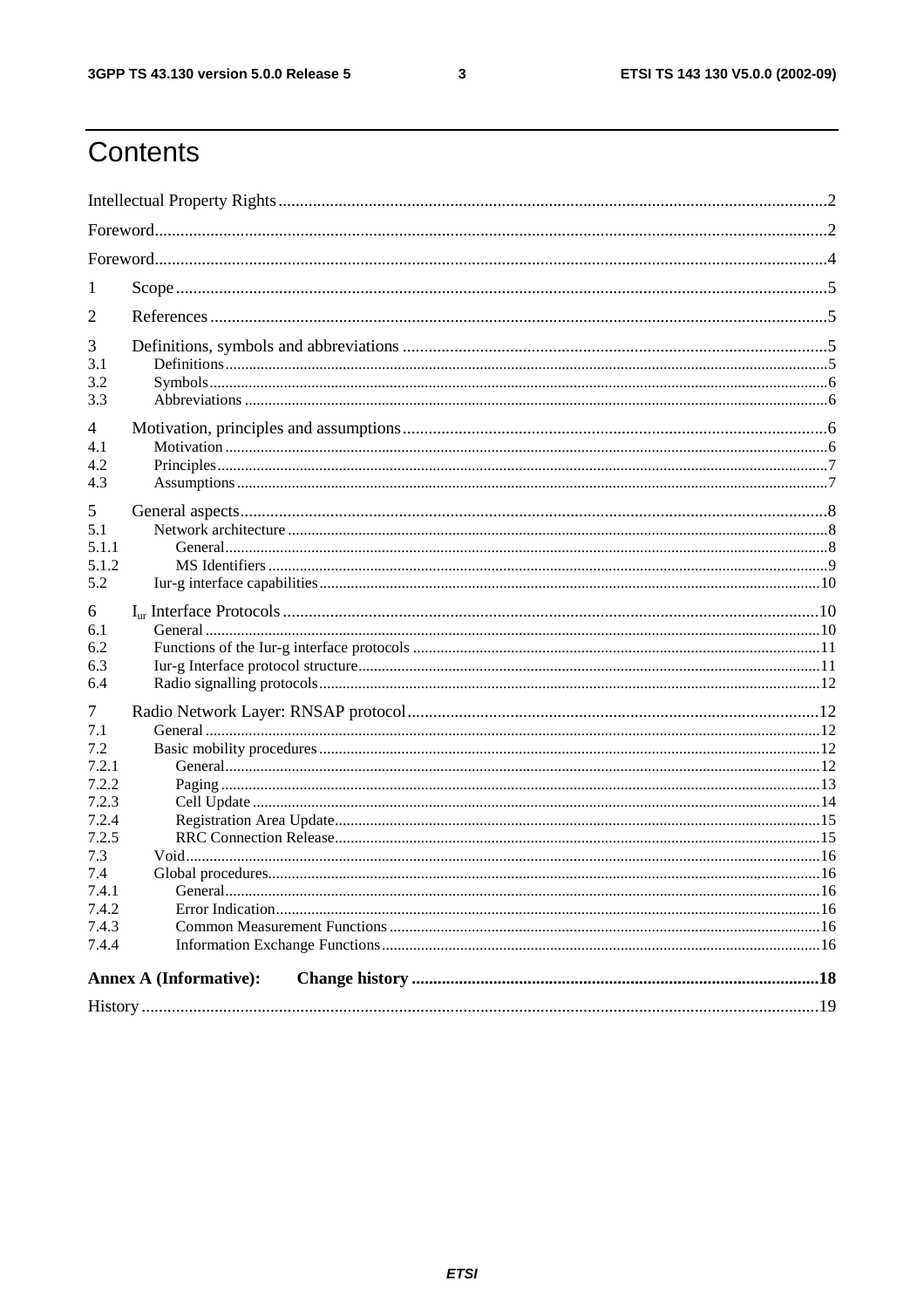## Foreword

This Technical Specification has been produced by the 3<sup>rd</sup> Generation Partnership Project (3GPP).

The contents of the present document are subject to continuing work within the TSG and may change following formal TSG approval. Should the TSG modify the contents of the present document, it will be re-released by the TSG with an identifying change of release date and an increase in version number as follows:

Version x.y.z

where:

- x the first digit:
	- 1 presented to TSG for information;
	- 2 presented to TSG for approval;
	- 3 or greater indicates TSG approved document under change control.
- y the second digit is incremented for all changes of substance, i.e. technical enhancements, corrections, updates, etc.
- z the third digit is incremented when editorial only changes have been incorporated in the document.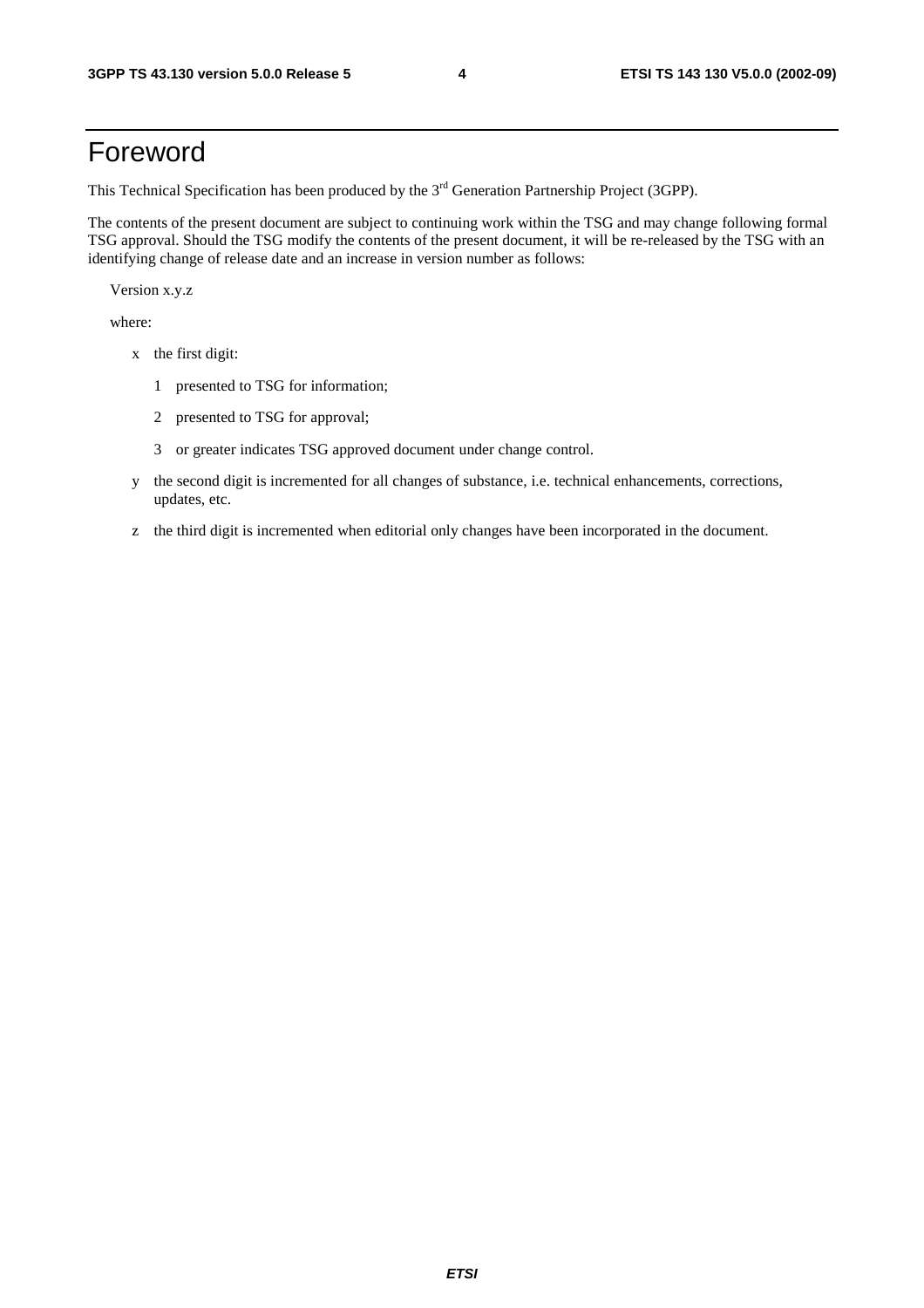### 1 Scope

The present document provides an overview of the Iur-g interface. It describes the motivation, principles and functionality of this interface. It does not contain the detailed description, which it is included in the stage 3 Technical Specifications.

# 2 References

The following documents contain provisions which, through reference in this text, constitute provisions of the present document.

- References are either specific (identified by date of publication, edition number, version number, etc.) or non-specific.
- For a specific reference, subsequent revisions do not apply.
- For a non-specific reference, the latest version applies. In the case of a reference to a 3GPP document (including a GSM document), a non-specific reference implicitly refers to the latest version of that document *in the same Release as the present document*.
- [1] 3GPP TR 21.905, "3rd Generation Partnership Project; Technical Specification Group Services and System Aspects; Vocabulary for 3GPP Specifications"
- [2] 3GPP TS 23.236, "3rd Generation Partnership Project; Technical Specification Group Services and System Aspects; Intra-domain connection of Radio Access Network (RAN) nodes to multiple Core Network (CN) nodes"
- [3] 3GPP TS 25.331, "3rd Generation Partnership Project; Technical Specification Group Radio Access Network; RRC Protocol Specification"
- [4] 3GPP TS 25.420, "3rd Generation Partnership Project; Technical Specification Group Radio Access Network; UTRAN Iur Interface General Aspects and Principles"
- [5] 3GPP TS 25.423, "3rd Generation Partnership Project; Technical Specification Group Radio Access Network; UTRAN Iur Interface RNSAP Signalling"
- [6] 3GPP TS 43.051, "Technical Specification 3rd Generation Partnership Project; Technical Specification Group GSM/EDGE Radio Access Network; Overall description - Stage 2; (Release 5)"
- [7] 3GPP TS 44.118, "3rd Generation Partnership Project; Technical Specification Group GSM EDGE Radio Access Network; Mobile radio interface layer 3 specification, Radio Resource Control Protocol (RRC); *Iu mode*"

### 3 Definitions, symbols and abbreviations

#### 3.1 Definitions

For the purposes of the present document, the terms and definitions given in 3GPP TR 21.905 [1] and the following ones apply:

**A/Gb mode:** mode of operation of the MS when connected to the Core Network via GERAN and the A and/or Gb interfaces.

**MS:** Unless stated otherwise, this refers with no distinction to both MS and UE.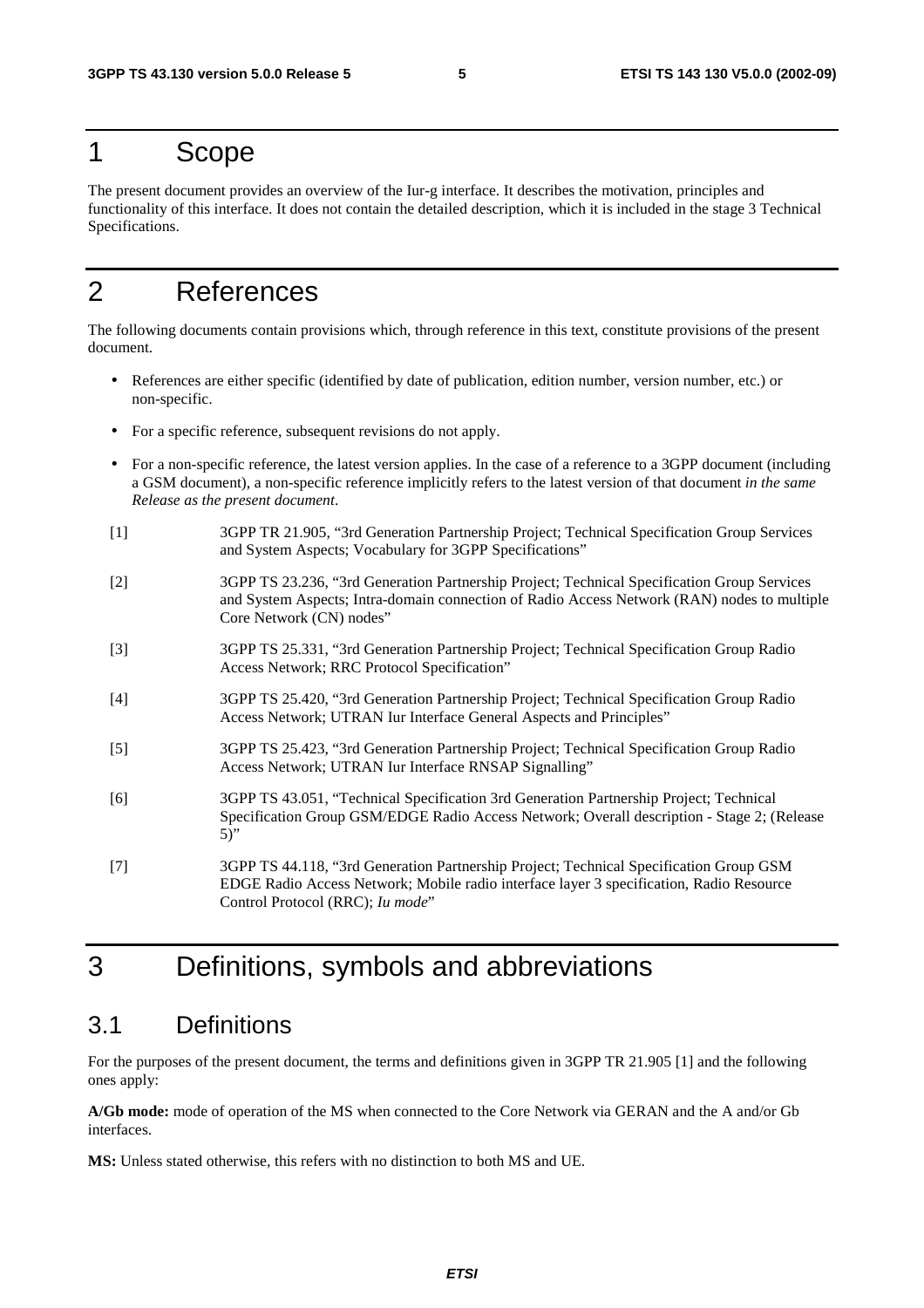**Iu mode:** mode of operation of the MS when connected to the Core Network via GERAN or UTRAN and the Iu interface.

**RAN node**: a BSS or a RNC.

#### 3.2 Symbols

For the purposes of the present document, the following symbols apply:

| A       | Interface between a BSS and an MSC                     |
|---------|--------------------------------------------------------|
| Gh      | Interface between a BSS and an SGSN                    |
| Iu      | Interface between a BSS/RNC and the CN                 |
| Iur     | Interface between two RNSs                             |
| $Iur-g$ | Interface between two BSSs or between a BSS and an RNS |
| Um      | Interface between a GERAN MS and a BSS                 |
| Uu      | Interface between a UE and the RNS                     |

#### 3.3 Abbreviations

For the purposes of the present document, the following abbreviations apply:

| <b>BSC</b>   | <b>Base Station Controller</b>               |
|--------------|----------------------------------------------|
| <b>BSS</b>   | <b>Base Station Sub-system</b>               |
| <b>CBSS</b>  | Controlling Base Station Sub-system          |
| CN           | Core Network                                 |
| <b>CRNC</b>  | <b>Controlling Radio Network Controller</b>  |
| <b>GERAN</b> | <b>GSM/EDGE Radio Access Network</b>         |
| <b>GPRS</b>  | General Packet Radio Service                 |
| <b>GRA</b>   | <b>GERAN Registration Area</b>               |
| $L^A$        | Location Area                                |
| <b>MS</b>    | <b>Mobile Station</b>                        |
| <b>MSC</b>   | Mobile Switching Centre                      |
| <b>NACC</b>  | Network Assisted Cell Change                 |
| <b>NNSF</b>  | <b>NAS Node Selection Function</b>           |
| R A          | Routeing Area                                |
| <b>RAN</b>   | Radio Access Network                         |
| <b>RNC</b>   | Radio Network Controller                     |
| <b>RNS</b>   | Radio Network Sub-system                     |
| <b>RNSAP</b> | Radio Network Subsystem Application Part     |
| <b>RNTI</b>  | Radio Network Temporary Identity             |
| <b>RRA</b>   | <b>RAN Registration Area</b>                 |
| <b>RRM</b>   | Radio Resource Management                    |
| SBSC         | Serving Bsc                                  |
| <b>SBSS</b>  | Serving Bss                                  |
| <b>SGSN</b>  | <b>Serving GPRS Support Node</b>             |
| <b>SRNC</b>  | <b>Serving RNC</b>                           |
| UE           | User Equipment                               |
| <b>UMTS</b>  | Universal Mobile Telephony System            |
| <b>URA</b>   | <b>UTRAN Registration Area</b>               |
| <b>UTRAN</b> | <b>UMTS Terrestrial Radio Access Network</b> |
|              |                                              |

# 4 Motivation, principles and assumptions

#### 4.1 Motivation

As part of the work to connect GERAN via the Iu interface to the CN, the GRA and RNTI concepts have also been adopted for the GERAN. With these concepts, an inactive mobile in the RRC-GRA\_PCH state (see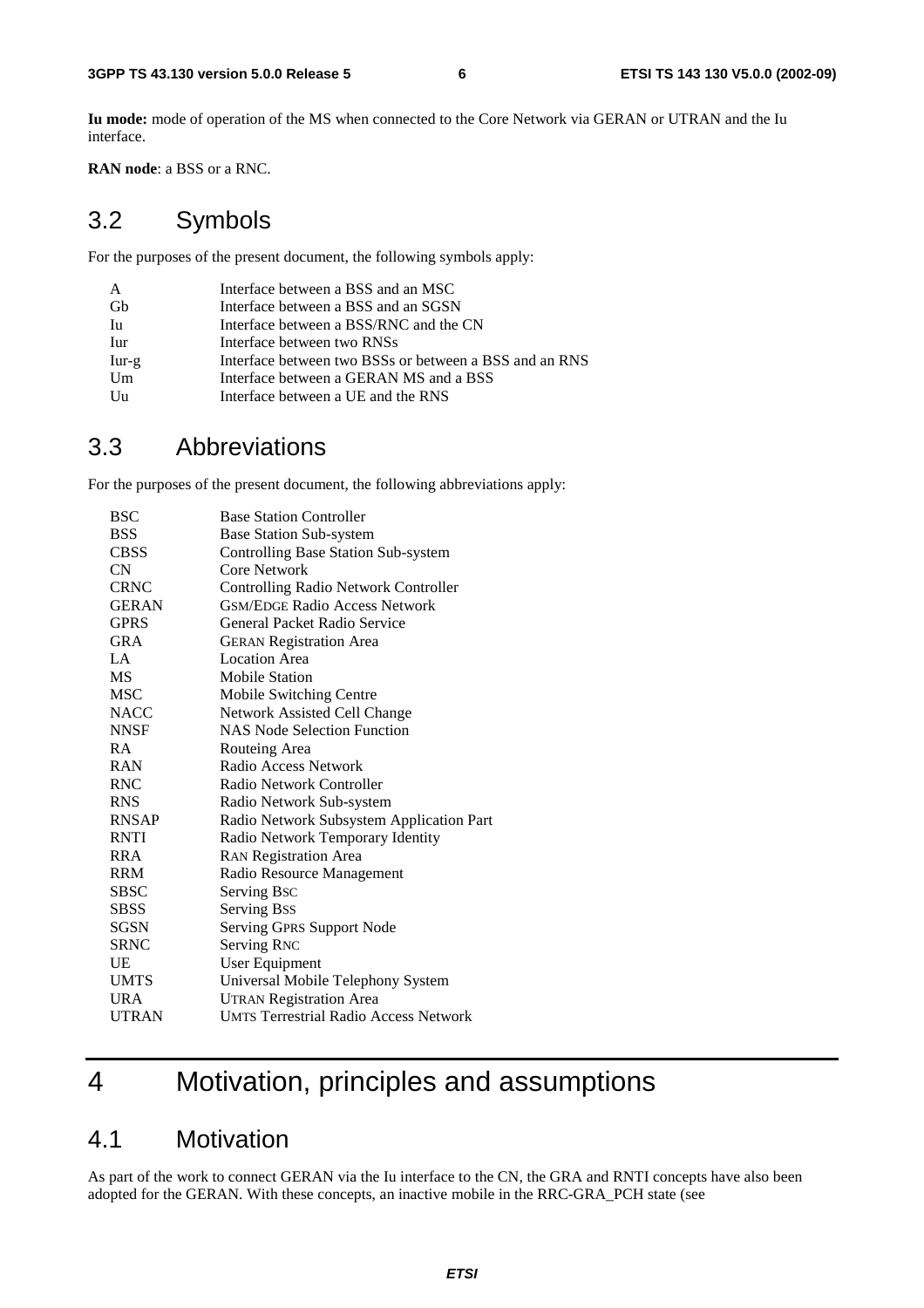3GPP TS 44.118 [7]) will perform signalling to the network whenever it changes the GRA. Since GRAs need not be constrained by BSC coverage areas, it is possible that the MS reselects a cell on a different BSC but on the same GRA. In order maintain the ability to page the mobile in the GRA with the correct RNTI, as well as to enable a path for a GRA update procedure with the serving BSC, it is necessary to have an Iur-g interface between the BSSs.

The same principle applies for dual-RAN capable mobiles. The architecture specifications permit network operators to design networks that alleviate the potential problem caused by dual mode mobiles frequently toggling between UTRAN and GERAN coverage areas (e.g. in indoor coverage situations): for instance, common LAIs and RAIs for GERAN and UTRAN cells in the same geographical area. Defining GERAN and UTRAN cells in common LAs and RAs permits an inactive mobile to change from GERAN to UTRAN coverage or, vice versa, without any signalling to the network. Prior to Release 5, this is possible because GSM/GPRS is does not use the connection oriented Iu interface. From Release 5 on, an *inactive* MS would signal to the network when a cell change involving change of RAN takes place. To prevent this, operators may configure GRA IDs and URA IDs to indicate the same registration area. To enable paging across these registration areas, as well as to enable the possibility to perform GRA/URA update procedures with the serving BSC/RNC, it is necessary to have an Iur-g interface between the BSS and the RNC.

The definition of GRAs/URAs has the following benefits:

- It increases the MT call success rate: by reducing the frequency of updates, it reduces the time during which the MS is believed by the RAN to be in the old registration area, when paging requests would fail.
- It reduces the amount of signalling on the radio interface, since the mobile does not need to indicate cell changes when moving within a GRA/URA.
- For the same reason, it reduces the amount of signalling in the network, thus decreasing the number of updates and of SRNC/SBSC relocation procedures.

The Iur-g may bring other benefits:

- Support for the SRNC/SBSC relocation procedure: the current SRNS relocation procedure defined for UTRAN using the Iur interface could be reused, improving the performance of the procedure. The Cell Update and Relocation Commit messages could be transferred over this interface.

#### 4.2 Principles

The Iur-g interface shall be designed based on the following principles:

- The Iur-g interface shall be open.
- From a logical standpoint, this interface is a point to point interface between one BSS and one BSS or RNC within a PLMN. From a physical point of view, the interface could share Iu or other transmission resources.
- The Iur-g interface is optional. The presence of the Iur-g shall be transparent to the MS: the 3GPP specifications shall ensure that all mobiles function correctly irrespective of the presence or absence of the Iur-g interface.
- This interface shall support the exchange of signalling information between a BSS and a BSC/RNC. The Iur-g interface shall not carry user information.
- A GRA contains one or more GERAN cells and zero or more UTRAN cells. A URA contains one or more UTRAN cells and zero or more GERAN cells.
- NOTE: The term RAN Registration Area (RRA) is used in this document to refer to a registration area irrespective of whether it contains GERAN cells, UTRAN cells or both types of cells. The terms GRA and URA will be used in GERAN and UTRAN specifications, respectively, where GRAs may contain UTRAN cells and URAs may contain GERAN cells.
- In *Iu mode*, the BSC has been allocated an identifier (BSC-Id) from the same pool of numbers as the RNC-Id.

#### 4.3 Assumptions

NOTE: This section will be removed from this TR when the assumptions listed here are either consolidated and incorporated to the sub-clause on principles and/or procedures, superseded or rejected.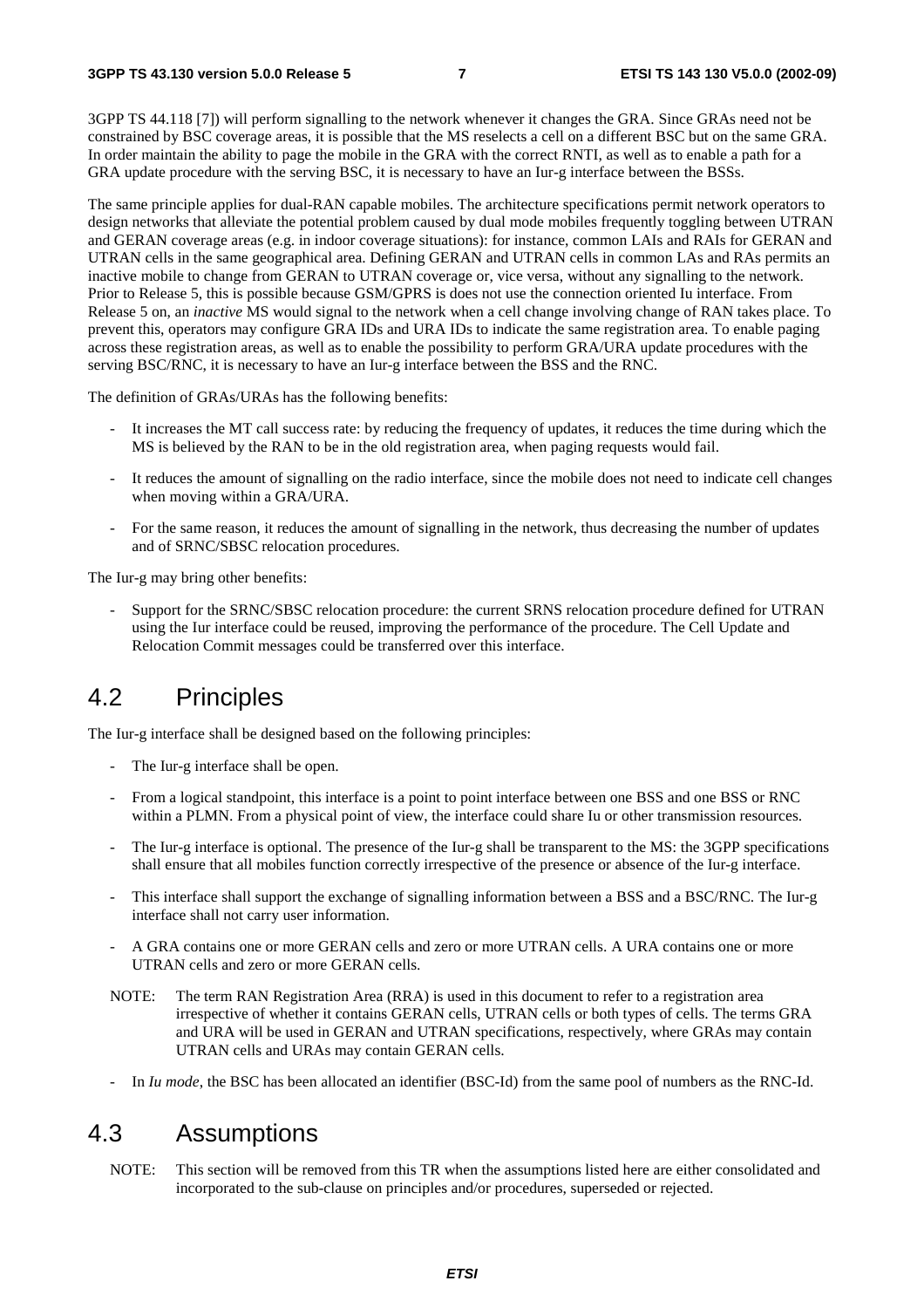The following working assumptions are considered at the present version of this TR:

- 1. The Cell Update procedure performed when the MS is controlled
	- by a controlling RNC when the serving RAN node is a BSC, or
	- by a controlling BSC, independently of the serving RAN node (RNC or BSC),

will always trigger a SRNC/SBSC relocation, regardless of the cell update cause. Exception to this rule is when the SBSS/SRNC would reply with an RRC Connection Release message. In that case the serving node relocation may not be needed.

- 2. The GRA/URA Update procedure may cause SRNC/SBSC relocation. This is left as implementation matter.
- 3. The interface between two BSSs and between a BSS and an RNC will be the same, namely the Iur-g interface.
- 4. The Iur-g interface is based on a subset of procedures and messages of the Iur interface of UTRAN, namely the RNSAP (see 3GPP TS 25.423 [5]).
- 5. If the NNSF is supported in the network, one GRA should not contain GERAN cells or GERAN and UTRAN cells from different MSCs or SGSNs pool areas (see 3GPP TS 23.236 [2]). If the NNSF is not supported one GRA cannot contain GERAN cells or GERAN and UTRAN cells from different MSCs or SGSNs.
- 6. In cases of a mixed registration area (i.e. a registration area containing UTRAN cells and GERAN cells), the RRC entity in the serving node must implement RRC functionalities and appropriate coding that are potentially used over the Iur-g interface. For example, if a registration area contains UTRAN and GERAN cells and the serving node is SRNC, then RRC entity in SRNC must handle RRC functions for Cell Update, GRA Update and RRC Connection Release that are specified in 3GPP TS 44.118. Similarly, if in such mixed environment there is a SBSC, then the SBSC must handle related RRC functions as specified in 3GPP TS 25.331.

# 5 General aspects

#### 5.1 Network architecture

#### 5.1.1 General

The Iur-g interface is the logical interface between two BSSs or a BSC and an RNC and it is only considered in *Iu mode*. This is depicted in Figure 1.



**Figure 1: Reference architecture for the Iur-g interface.**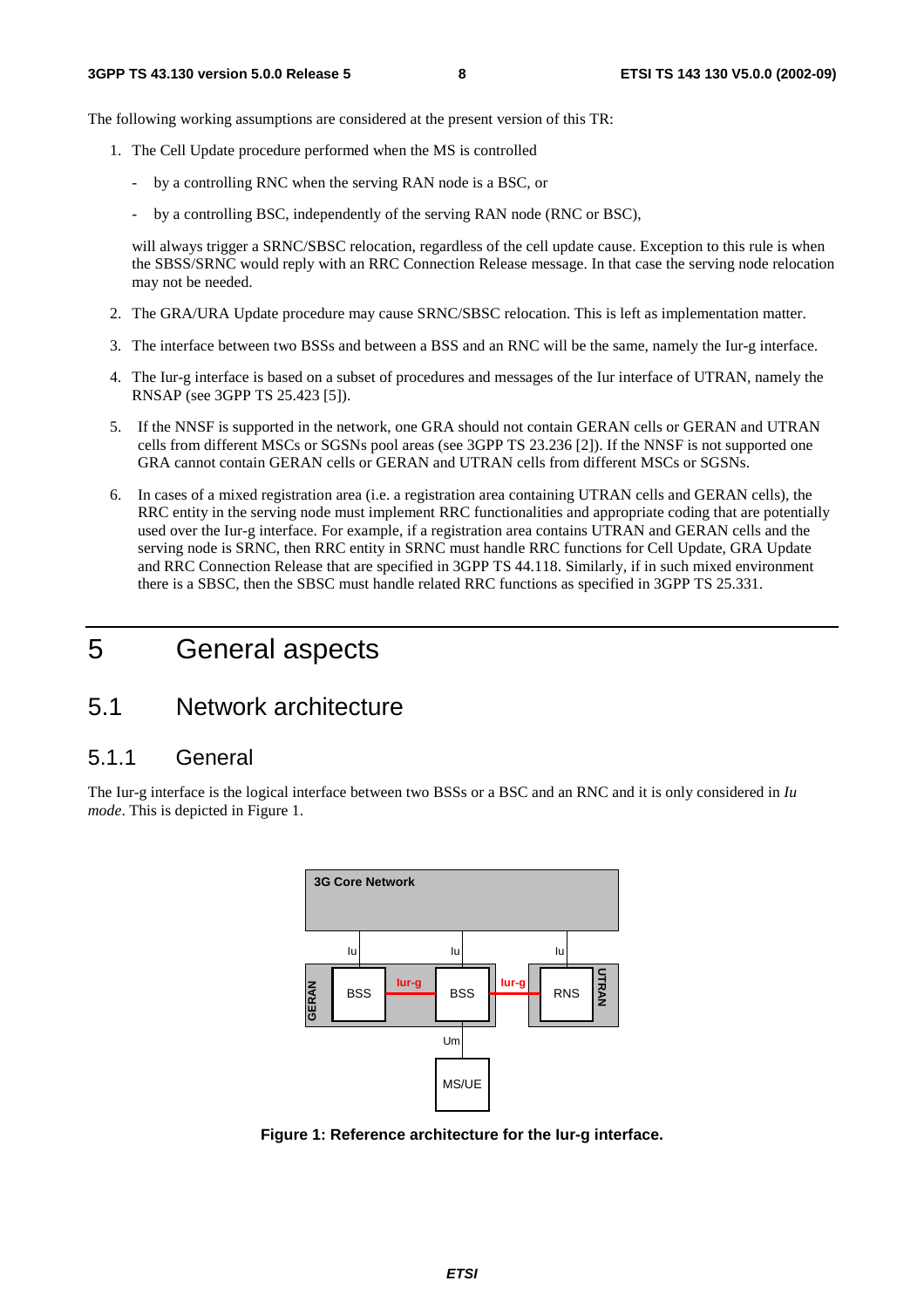#### 5.1.2 MS Identifiers

The Radio Network Temporary Identities (RNTI) are used as MS/UE identifiers within the GERAN/UTRAN and in signalling messages between MS/UE and GERAN. Four types of RNTI exist:

- 1) Serving BSS/RNC RNTI (S-RNTI);
- 2) Drift BSS/RNC RNTI (D-RNTI);
- 3) Cell RNTI (C-RNTI);
- 4) UTRAN RNTI (U-RNTI) or GERAN RNTI (G-RNTI);

The S-RNTI is used:

- by the MS/UE to identify itself to the Serving BSS/RNC;
- by the SBSS/SRNC to address the MS/UE; and
- by the DBSS/DRNC to identify the MS/UE to serving BSS/RNC.

The S-RNTI is allocated for all MSs/UEs having an RRC connection. It is allocated by the serving BSS/RNC and it is unique within the serving BSS/RNC. The S-RNTI is reallocated always when the serving BSS/RNC for the RRC connection is changed.

The D-RNTI is used by the serving BSS/RNC to identify the MS/UE to the drift BSS/RNC.

NOTE: The D-RNTI is never used on the Um/Uu interface.

The D-RNTI is allocated by the drift BSS/RNC upon drift MS/UE contexts establishment and it shall be unique within the drift BSS/RNC. Serving BSS/RNC shall know the mapping between the S-RNTI and the D-RNTIs allocated in the drift BSS for the same MS/UE. The drift BSS/RNC shall know the S-RNTI and SBSS-ID/RNC-ID related to the existing D-RNTI within the drift BSS/RNC.

The C-RNTI is used this identifier is used only in UTRAN:

- in case of the Iur-g interface between UTRAN and GERAN (specifically the case of a SBSS and DRNC);
- by the UE to identify itself to the controlling RNC; and
- by the controlling RNC to address the UE.

The C-RNTI is allocated by the controlling RNC upon UE accessing a new cell. The C-RNTI shall be unique within the accessed cell. The controlling RNC shall know the D-RNTI associated to the C-RNTI within the same logical RNC (if any).

The G-RNTI/U-RNTI is allocated to an MS/UE having an RRC connection and it identifies the MS/UE within GERAN/UTRAN. The G-RNTI/U-RNTI is composed of:

- SBSS/SRNC identity; and
- S-RNTI.

Each BSS/RNC has a unique identifier within the GERAN/UTRAN part of the PLMN, denoted by BSS/RNC identifier (BSS-ID/RNC-ID). This identifier is used to route GERAN/UTRAN interface messages to the correct BSS/RNC. The BSS-ID/RNC-ID of the serving BSS/RNC together with the S-RNTI is a unique identifier of the MS/UE in the GERAN/UTRAN part of the PLMN.

From this architecture, there are three possible scenarios for a particular MS/UE:

- a) Both the serving and the controlling RAN nodes are BSCs.
- b) The serving RAN node is a BSC and the controlling RAN node is an RNC.
- c) The serving RAN node is an RNC and the controlling RAN node is a BSC.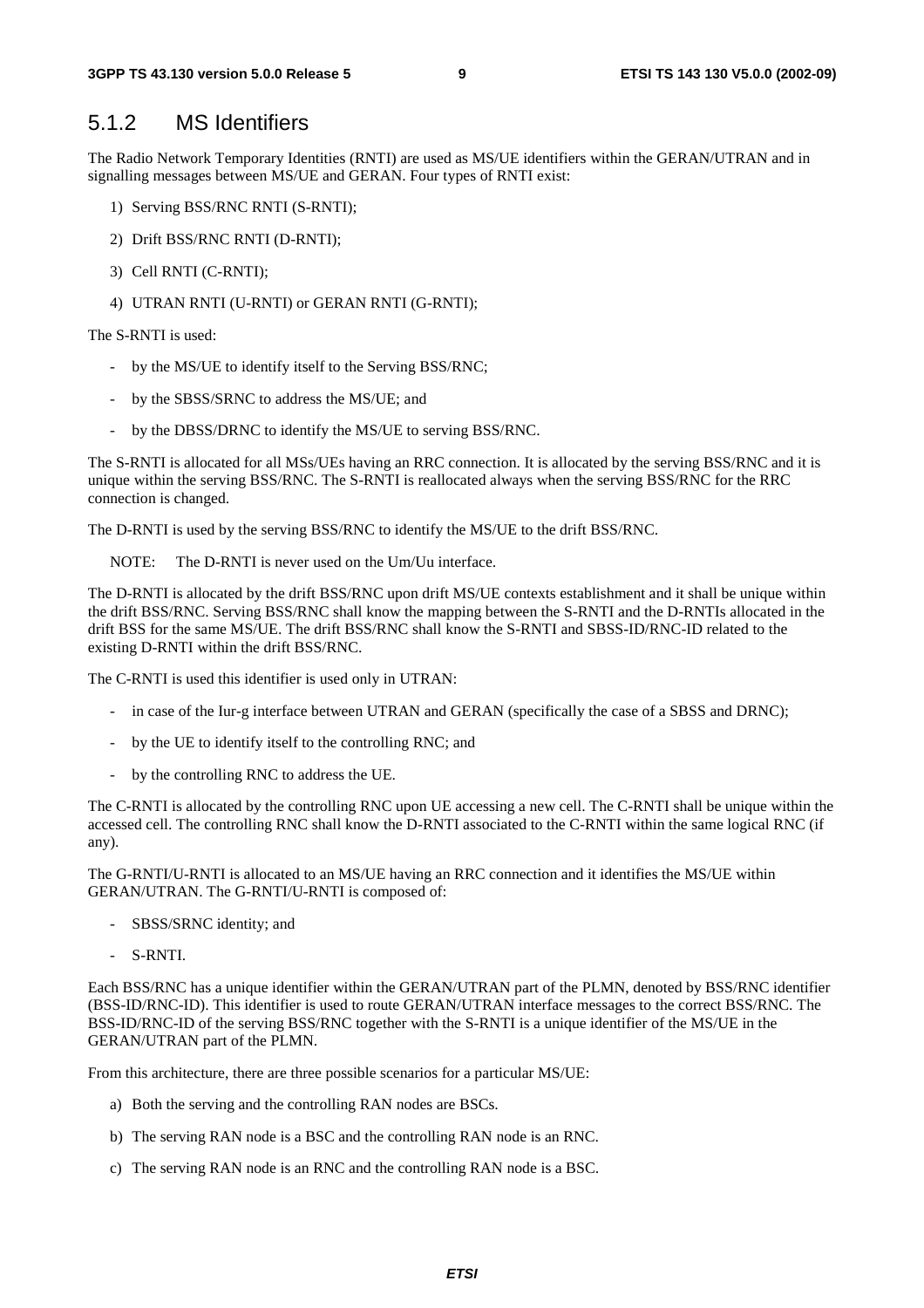#### **3GPP TS 43.130 version 5.0.0 Release 5 10 ETSI TS 143 130 V5.0.0 (2002-09)**

These scenarios are shown in Figure 2.





#### 5.2 Iur-g interface capabilities

The Iur-g interface provides capability to support radio interface mobility between BSSs or between a BSS and an RNS of UEs having a connection with the GERAN or the UTRAN. This capability includes the support of paging, cell update, registration area update and handover between BSSs or between a BSS and an RNS. Further, Iur-g interface provides capability to support information exchange between two BSSs or between a BSS and RNS.

# 6 Iur Interface Protocols

### 6.1 General

There shall exist a clear separation between the Radio Network Layer and the Transport Layer. Therefore, the radio network signalling is separated from the data transport resource and traffic handling as shown in Figure 3. This separation is also present in the Iur interface (see 3GPP TS 25.420 [4]).

Since the Iur-g does not carry user data information, neither data transport resources nor Transport Signalling are present on this interface. These elements, present in the Iur interface but not in the Iur-g, are shown in dotted lines in Figure 3.



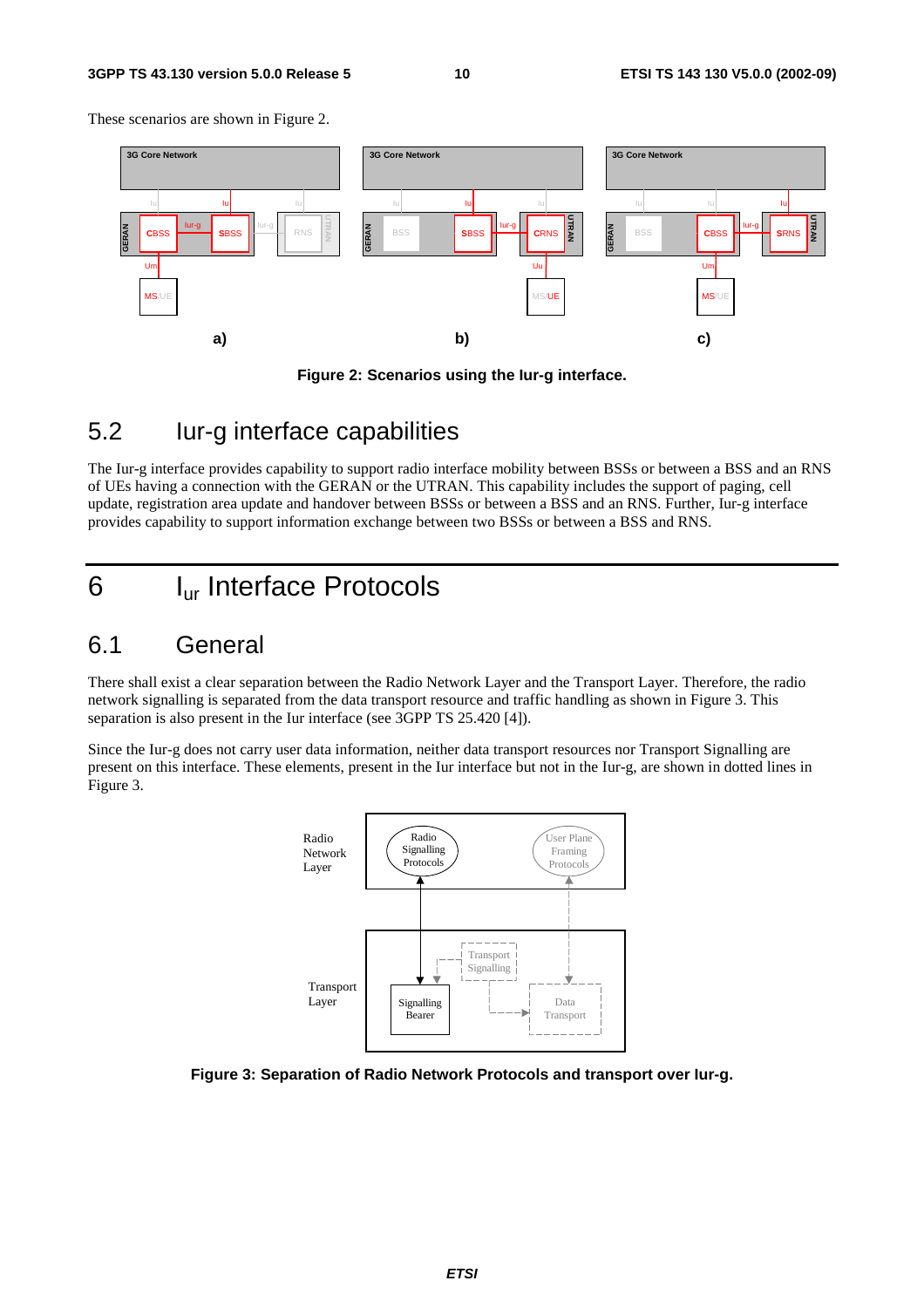The following Table lists all stage 3 specifications that are used for Iur-g interface:

| Spec. No  | Spec. Name                                          |
|-----------|-----------------------------------------------------|
| TS 25.401 | <b>UTRAN Overall Description</b>                    |
| TS 25.420 | UTRAN Iur Interface: General Aspects and Principles |
| TS 25.421 | UTRAN lur interface Layer 1                         |
| TS 25.422 | UTRAN Iur Interface Signalling Transport            |
| TS 25.423 | UTRAN lur Interface RNSAP Signalling                |

**Table 1: Stage 3 Iur-g interface specifications** 

#### 6.2 Functions of the Iur-g interface protocols

The list of functions on the Iur-g interface is the following:

- **Paging**. This function allows the SBSS/SRNC to page a MS/UE in a GRA/URA or a cell in the DBSS/DRNS;
- **Relocation Execution**. This function allows the SBSS/SRNC to finalise a Relocation previously prepared via other interfaces;
- **Reporting of General Error Situations**. This function allows reporting of general error situations, for which function specific error messages have not been defined.
- **Measurements on Common Resources**. This function allows an BSS/RNC to request from another BSS/RNC to initiate measurements on Common Resources. The function also allows the requested BSS/RNC to report the result of the measurements.

### 6.3 Iur-g Interface protocol structure

The Iur interface protocol architecture consists of two functional layers:

- **Radio Network Layer**: it defines the procedures related to the interaction of two BSSs or between a BSS and an RNC within a PLMN. The radio network layer consists of a Radio Network Control Plane and a Radio Network User Plane. The functionality of the Radio Network User Plane of the Iur-g interface is null.
- **Transport Layer:** it consists of two planes:
	- a) **Transport Network Control Plane**: it defines procedures for establishing physical connections between two BSSs or between a BSS and an RNC within a PLMN. The functionality of the Transport Network Control Plane of the Iur-g interface is null.
	- b) **Transport Network User Plane**: it provides means for the transport of the Radio Network Layer information.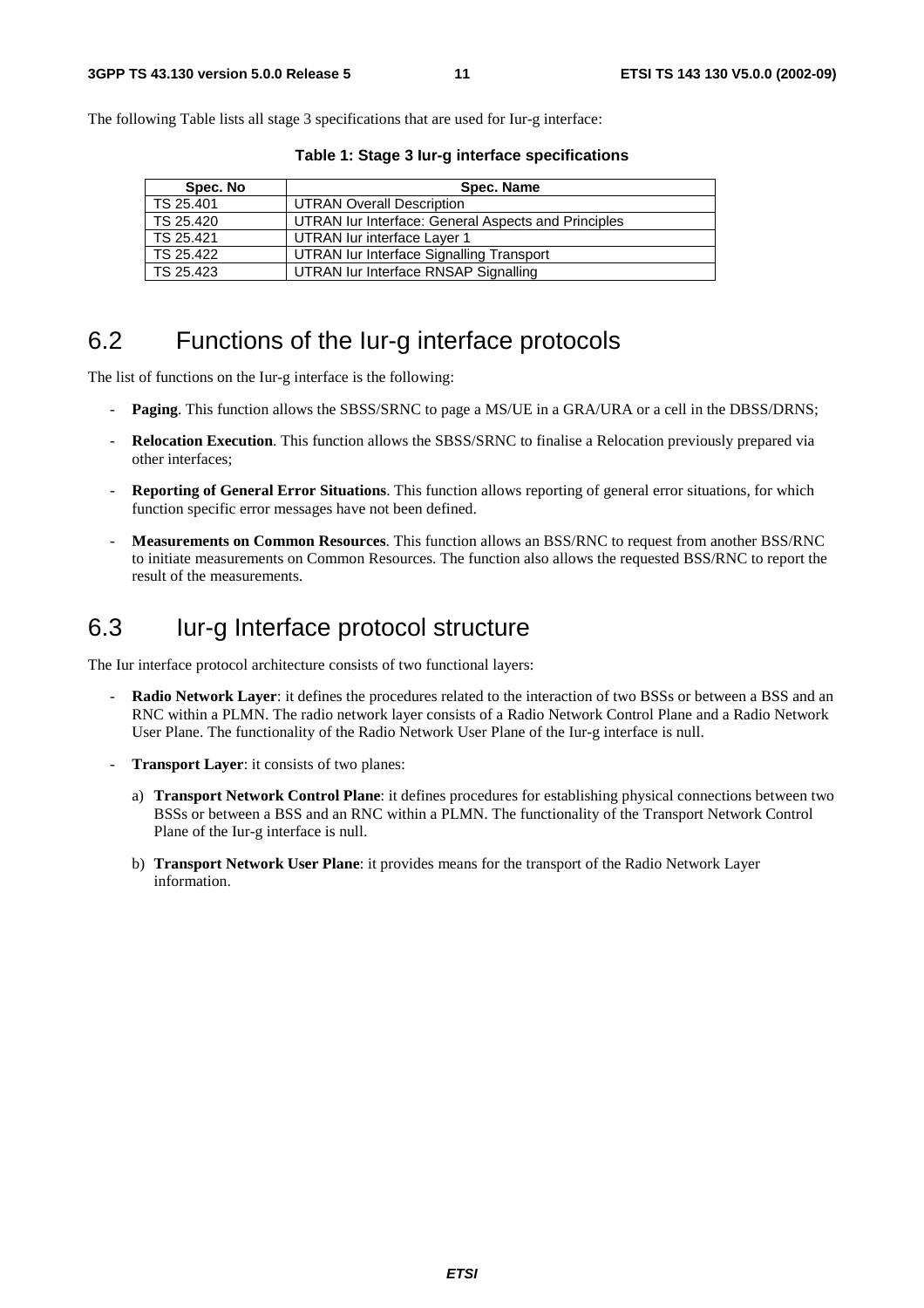| Radio<br>Network<br>Layer             |                 | <b>Control Plane</b><br><b>RNSAP</b> |                      |          |
|---------------------------------------|-----------------|--------------------------------------|----------------------|----------|
|                                       |                 |                                      |                      |          |
| Transport:<br><b>Network</b><br>Layer |                 | Transpo Networ<br>User Plan          | Transport<br>Control |          |
|                                       |                 | <b>SCCP</b>                          |                      |          |
|                                       | MTP3-B          | M3UA                                 | M3UA                 |          |
|                                       | <b>SSCF-NNI</b> | <b>SCTP</b>                          | <b>SCTP</b>          |          |
|                                       | <b>SSCOP</b>    | IP                                   | IP                   |          |
|                                       |                 | AAL5                                 |                      |          |
|                                       | <b>ATM</b>      |                                      | Data Link            |          |
|                                       |                 |                                      |                      |          |
| $\blacksquare$                        |                 |                                      |                      | Physical |
|                                       |                 |                                      |                      |          |

**Figure 4: Iur-g interface protocol structure.** 

### 6.4 Radio signalling protocols

The protocol responsible for providing signalling information across the Iur-g interface is a sub-set of the Radio Network Subsystem Application Part (RNSAP) (see 3GPP TS 25.423 [5]). This subset of RNSAP is terminated by two BSSs or by the BSS and RNC inter-connected via the Iur-g interface.

The subset of RNSAP procedures applicable to the Iur-g interface are divided into two modules as follows:

- 1. **RNSAP Basic Mobility Procedures**: these procedures are used to handle the mobility within GERAN or between GERAN and UTRAN.
- 2. **RNSAP Global Procedures**: these procedures are not related to a specific MS. The procedures in this module are in contrast to the above module involving two peer CBSSs or a CBSS and a CRNC.

# 7 Radio Network Layer: RNSAP protocol

### 7.1 General

The following sub-clauses describe the applicability of the procedures that are supported on the Iur-g interface. The actual Iur-g interface procedures are further described in 3GPP TS 25.423 [5]. These sub-clauses show those procedures integrated with procedures on other interfaces and/or events in other network entities than the BSS or the RNC.

### 7.2 Basic mobility procedures

#### 7.2.1 General

The Iur-g interface has no Radio Network User Plane functionality and SBSS/SRNS relocation is performed during every Cell Update procedure. Therefore, the only state when the MS is simultaneously known by two BSSs or one BSS and one RNC is in GERAN RRC-GRA\_PCH state and UTRAN URA\_PCH state.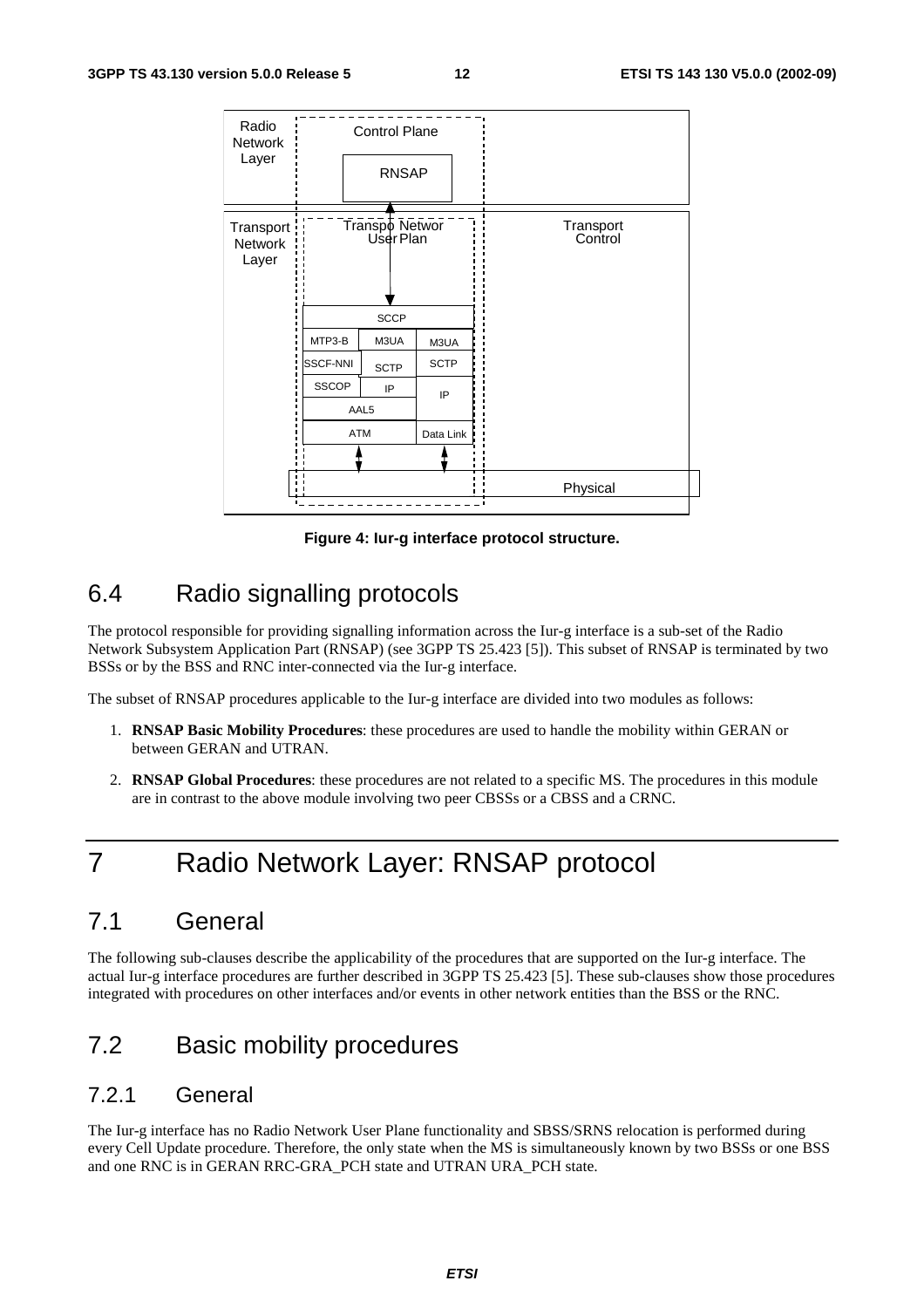In the GERAN RRC-GRA PCH and UTRAN URA PCH states, the following procedures related to the mobility of the MS are supported over the Iur-g interface:

- Paging;
- Cell Update;
- Registration Area Update; and
- RRC Connection Release.

The following sub-clauses describe how these procedures are performed over the Iur-g interface.

Elementary procedures over the Iur-g interface that support above mentioned mobility procedures are specified in 3GPP TS 25.423 [5] and listed in the table below:

| <b>Elementary Procedure</b>       | <b>Initiating Message</b>               |
|-----------------------------------|-----------------------------------------|
| <b>Uplink Signalling Transfer</b> | <b>GERAN UPLINK SIGNALLING TRANSFER</b> |
|                                   | <b>INDICATION</b>                       |
| Downlink Signalling Transfer      | DOWNLINK SIGNALLING TRANSFER REQUEST    |
| <b>SRNS Relocation Commit</b>     | <b>SRNS RELOCATION COMMIT</b>           |
| Paging                            | <b>PAGING REQUEST</b>                   |

**Table 2: Iur-g basic mobility procedures** 

#### 7.2.2 Paging

The MS/UE in the RRC-GRA\_PCH and URA-PCH states may receive a CN initiated paging message. The Paging Request message received by the serving node (BSS or RNC) shall trigger paging over the registration area. In case registration area consists of cells belonging to different BSS/RNC, then the RNSAP Paging procedure over the Iur-g interface is used.. This procedure is used by the SBSS/SRNC to indicate to a CBSS/CRNC that an MS shall be paged in a cell or GRA/URA that is under the control of the CBSS/CRNC.

To illustrate further the usage of this procedure the following figure describes a scenario when the MS/UE has a context active towards PS domain and paging request is issued by the CS domain.



**Figure 5: Example of Paging over Iur-g**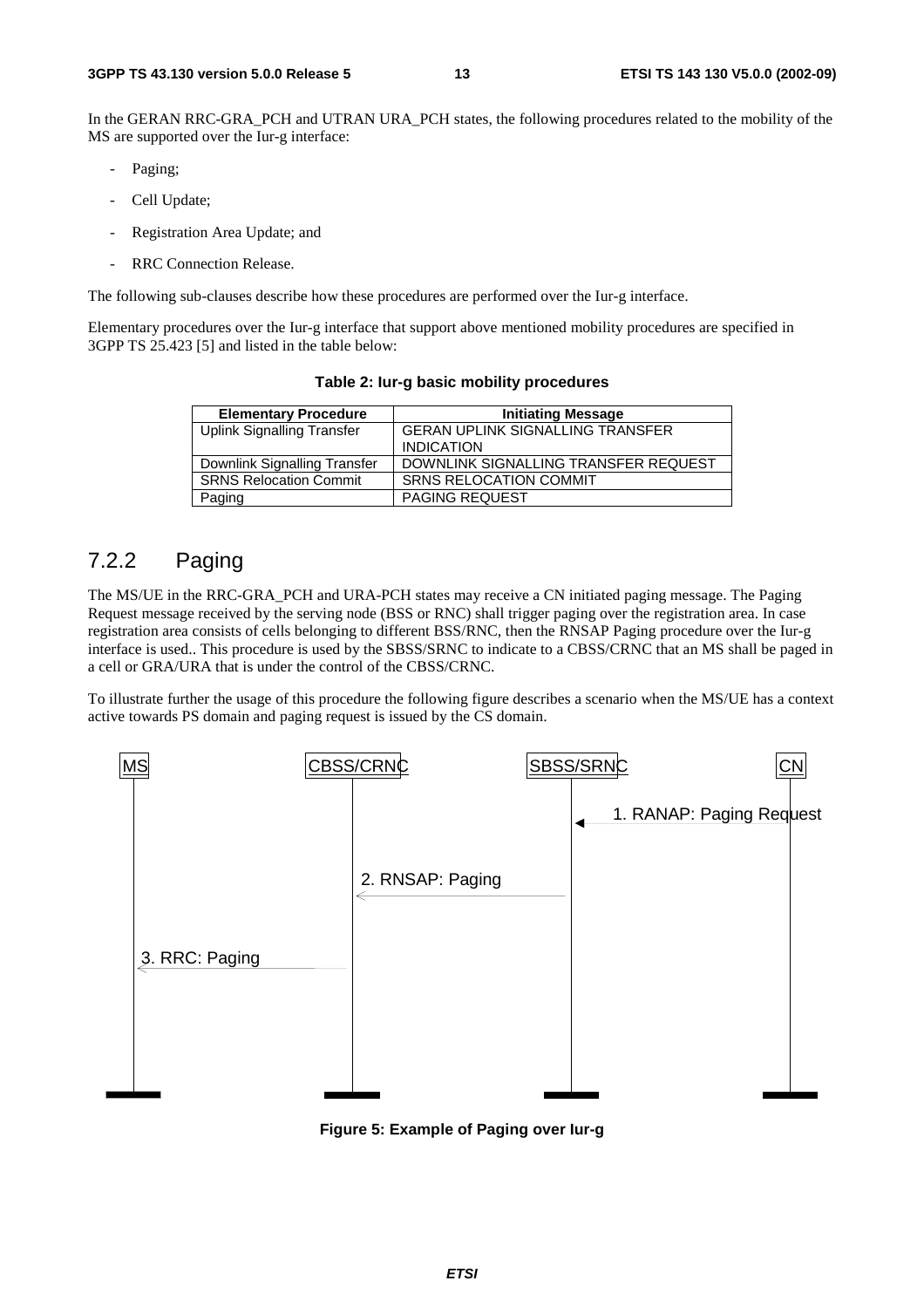#### 7.2.3 Cell Update

In the RRC-GRA\_PCH or URA\_PCH states the MS/UE may initiate the Cell Update procedure for reasons of uplink activity, whether that is an answer to a page, periodic cell update or uplink data transfer. As explained in sub-clause 4.3, a Cell Update procedure shall always trigger the SRNC/SBSS relocation. The following figure describes the signalling flow for Cell Update procedure.



**Figure 6: Cell Update with Relocation (Simplified)** 

- 1. MS/UE in RRC-GRA\_PCH and URA\_PCH states triggers the Cell Update procedure by sending RRC CELL UPDATE message to the DBSS/DRNC.
	- DBSS/DRNC will use RNSAP Uplink Signalling Transfer procedure to forward the Cell Update message to the SBSS/SRNC. The message that is used for this is GERAN Uplink Signalling Transfer Indication. The procedure and the contents of the message are described in 3GPP TS 25.423 [5]. There are two messages already defined one for FDD and one for TDD. In case of the Iur-g interface, RNSAP GERAN UPLINK SIGNALLING TRANSFER INDICATION message (GERAN message) is used.
- 2. Upon reception of CELL UPDATE message, the SBSS/SRNC shall trigger the SBB/SRNC relocation. Steps 4, 5, and 6 are not relevant for this discussion so they are omitted.
- 7. The Relocation Commit procedure is used by the source BSS/RNC to execute the relocation. This procedure is described in 3GPP TS 25.423 [5]. The procedure is triggered by the RELOCATION COMMIT message.
- 9. Assuming a successful relocation the former DBSS/DRNC, the SBSS/SRNC shall send the CELL UPDATE CONFIRM message to the UE/MS.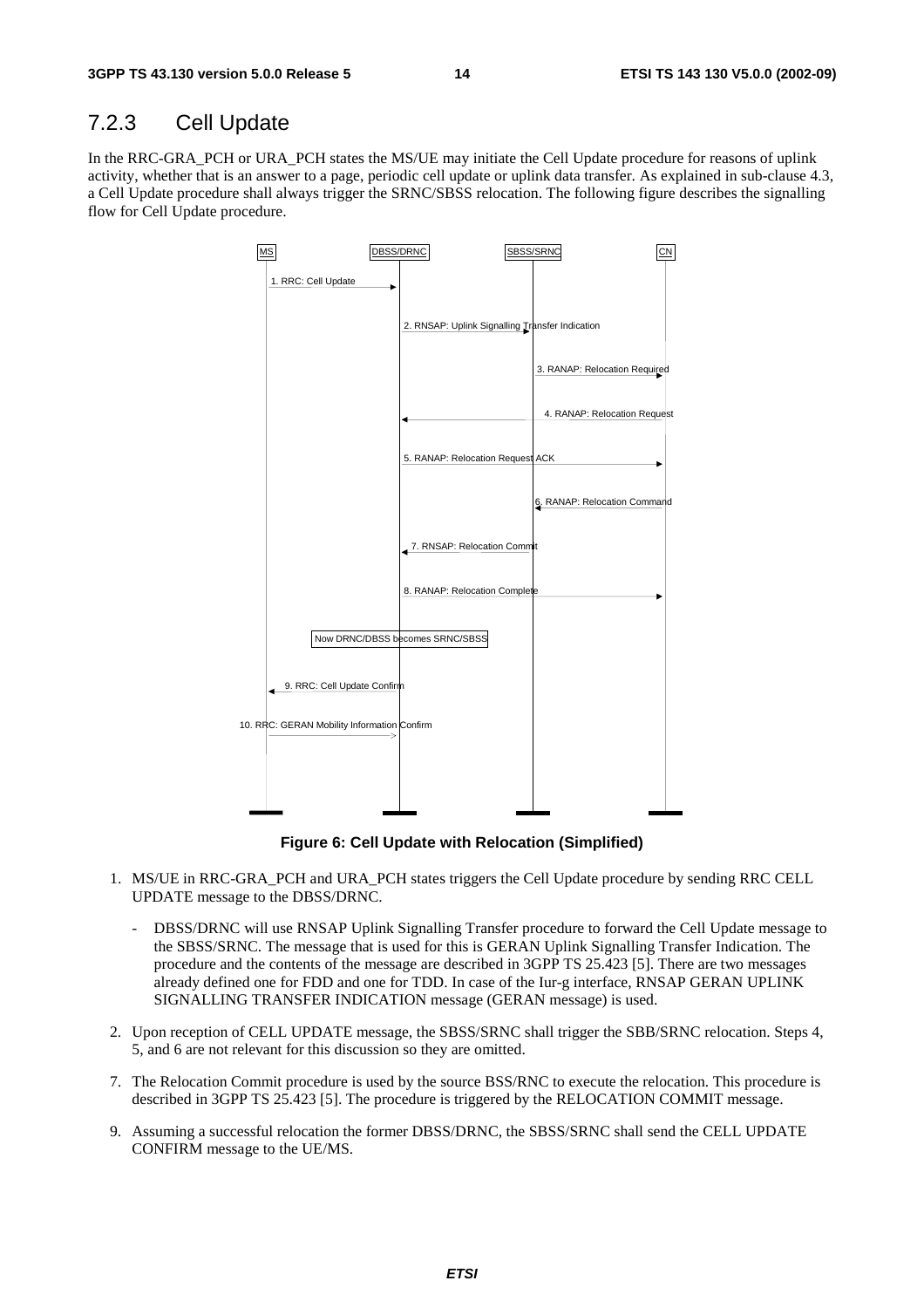#### 7.2.4 Registration Area Update

The MS/UE shall trigger the GRA/URA Update Procedure when there is a change in registration area, or based on the timers related to the periodic GRA/URA update. The following figure shows an example of a successful GRA/URA Update. This example assumes no SBSS/SRNC relocation.



**Figure 7: GRA Update, no relocation (Simplified)** 

- 1. The MS/UE in RRC-GRA or URA\_PCH states triggers the GRA/URA Update procedure by sending RRC GRA/URA UPDATE message to the DBSS/DRNC.
	- The DBSS/DRNC uses RNSAP Uplink Signalling Transfer procedure to forward the GRA/URA UPDATE message to the SBSS/SRNC. The GERAN UPLINK SIGNALLING TRANSFER INDICATION message is used for this. The procedure and the contents of the message are described in 3GPP TS 25.423 [5].
- 2. Upon reception of the GERAN UPLINK SIGNALLING TRANSFER INDICATION message containing the RRC GRA/URA UPDATE message, the SBSS/SRNC shall include the GRA/URA UPDATE CONFIRM message and use the Downlink Signalling Transfer procedure to request the DRNC/DBSS the transfer of the message to the MS/UE. The Downlink Signalling Transfer procedure is specified in 3GPP TS 25.423 [5]and it is triggered by DOWNLINK SIGNALLING TRANSFER REQUEST message. The content of this message is specified in 3GPP TS 25.423 [5]. The content of the message should be the same in case of the Iur-g interface, except for C-Id IE. In case of a DRNC, the C-Id is used, while in case of a DBSS, the CI IE shall be used.
- 3. The DBSS/DRNC shall send the GRA/URA UPDATE CONFIRM message to the UE/MS.

#### 7.2.5 RRC Connection Release

The SBSS/SRNC may trigger the RRC Connection Release procedure for an MS/UE in RRC-GRA\_PCH or URA\_PCH states. In order to release the RRC connection, the SBSS/SRNC shall first trigger the paging procedure. The SBSS/SRNC, in response to the Cell Update procedure, may then use the DOWNLINK SIGNALLING TRANSFER INDICATION message to relay the RRC CONNECTION RELEASE message to the MS/UE.

In addition, the SBSS/SRNC, in response to any Cell Update or GRA/URA Update procedures, may decide to trigger the release of RRC Connection. In that case the SBSS/SRNC shall use the DOWNLINK SIGNALLING TRANSFER INDICATION message to relay the RRC CONNECTION RELEASE message to the MS/UE.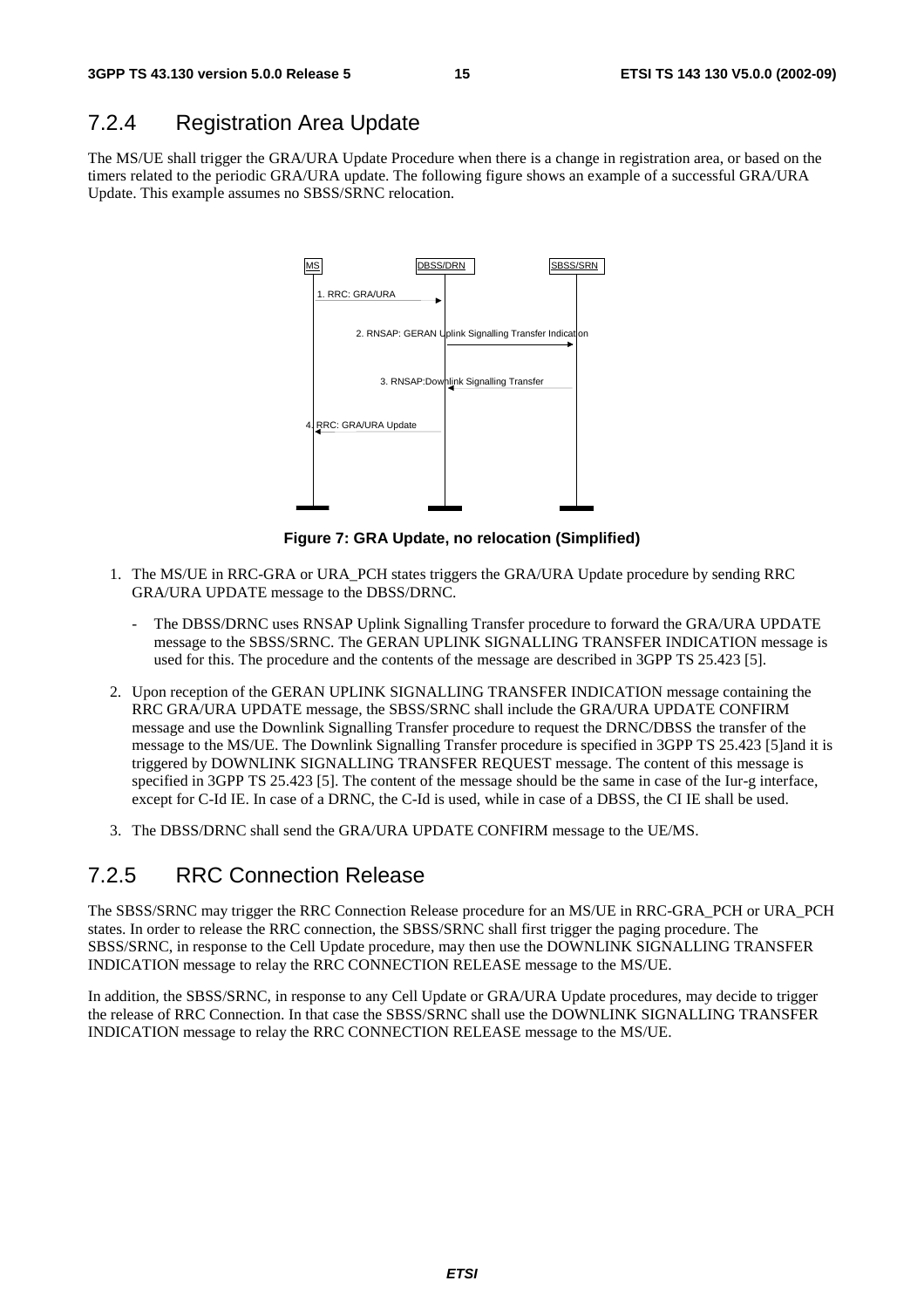#### 7.3 Void

#### 7.4 Global procedures

#### 7.4.1 General

#### **Table 3: Global procedures list**

| <b>Elementary Procedure</b>           | <b>Initiating Message</b>                      |
|---------------------------------------|------------------------------------------------|
| Error Indication                      | <b>ERROR INDICATION</b>                        |
| <b>Common Measurement Initiation</b>  | COMMON MEASUREMENT INITIATION REQUEST          |
| <b>Common Measurement Reporting</b>   | <b>COMMON MEASUREMENT REPORT</b>               |
| <b>Common Measurement Termination</b> | COMMON MEASUREMENT TERMINATION REQUEST         |
| <b>Common Measurement Failure</b>     | COMMON MEASUREMENT FAILURE INDICATION          |
| Information Exchange Initiation       | <b>INFORMATION EXCHANGE INITIATION</b>         |
| <b>Information Reporting</b>          | <b>INFORMATION REPORT</b>                      |
| Information Exchange Termination      | INFORMATION EXCHANGE TERMINATION               |
|                                       | <b>REQUEST</b>                                 |
| Information Exchange Failure          | <b>INFORMATION EXCHANGE FAILURE INDICATION</b> |

#### 7.4.2 Error Indication

The Error Indication procedure is initiated by a node to report detected errors in a received message, provided they cannot be reported by an appropriate response message.

#### 7.4.3 Common Measurement Functions

The Common Measurement function in the Iur-g interface is used to support the Improved RRM across BSS and BSS/RNC. This functionality is supported by adopting the Iur procedures for Common Measurements:

- **Common Measurement Initiation**: This procedure is used by an RNC/BSS to request the initiation of measurements of common resources to another RNC/BSS. For measurements made in GERAN cells, only the following measurement types are applicable:
	- Load
	- RT load
	- NRT load information
- **Common Measurement Reporting**: This procedure is used by an RNC/BSS to report the result of measurements requested by another RNC using the Common Measurement Initiation.
- **Common Measurement Termination**: This procedure is used by an RNC/BSS to terminate a measurement previously requested by the Common Measurement Initiation procedure.
- **Common Measurement Failure**: This procedure is used by an RNC/BSS to notify another RNC/BSS that a measurement previously requested by the Common Measurement Initiation procedure can no longer be reported.

#### 7.4.4 Information Exchange Functions

This Information Exchange functions are used to initiate, maintain and terminate information exchange between two RNC/BSS nodes. This functionality is supported by adopting the Iur procedures for Information Exchange:

- **Information Exchange Initiation:** This procedure is used by a BSS/RNC to request the initiation of an information exchange with another BSS/RNC. The procedure is initiated with an INFORMATION EXCHANGE INITIATION REQUEST message sent from BSS1 to BSS2/RNC2 or by RNC1 to BSS2. Upon reception, the BSS2/RNC2 shall provide the requested information according to the parameters given in the request.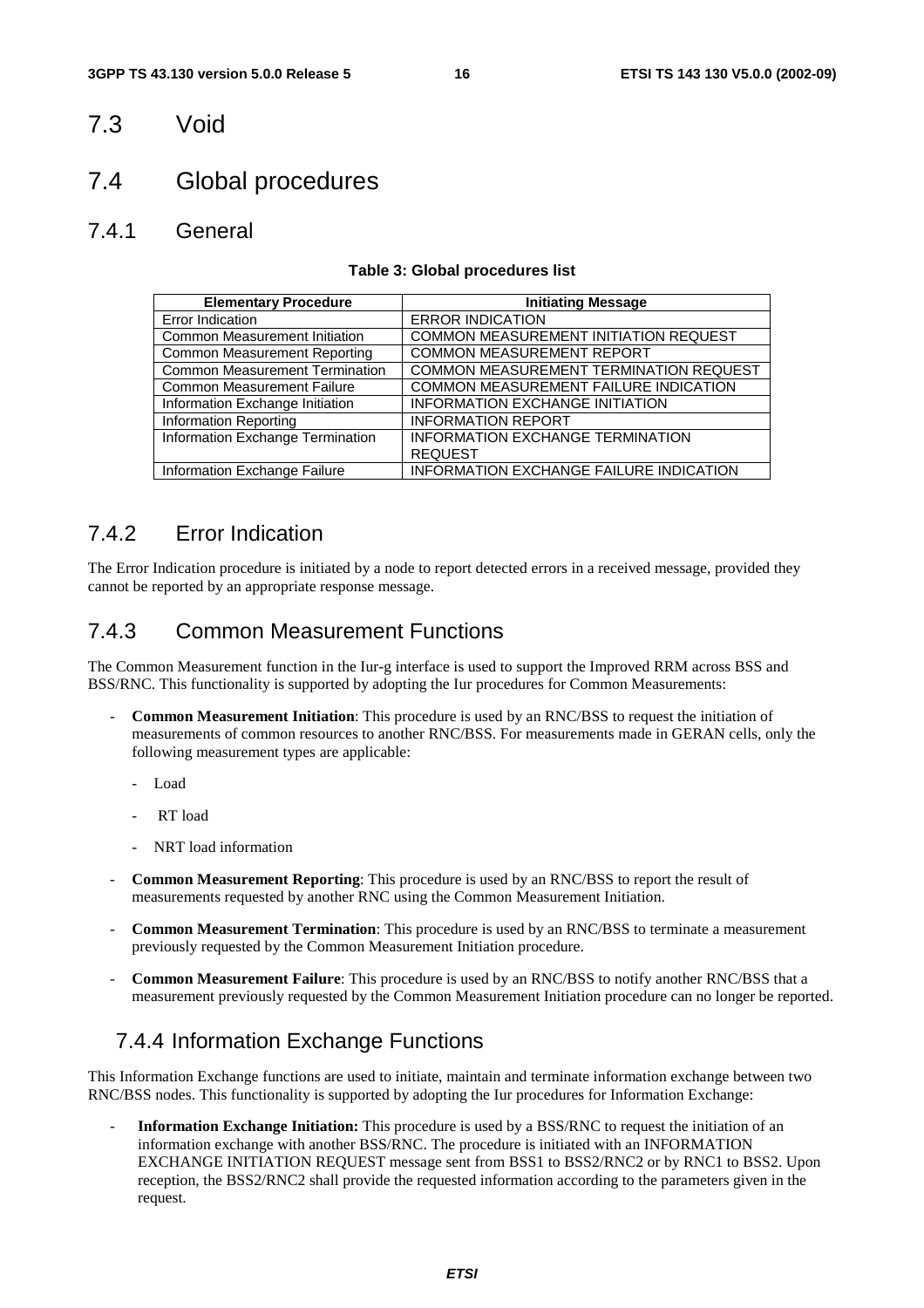- **Information Reporting:** This procedure is used by a BSS/RNC to report the result of information requested by another BSS/RNC using the Information Exchange Initiation.
- **Information Exchange Termination:** This procedure is used by a BSS/RNC to terminate the information exchange requested using the Information Exchange Initiation.
- **Information Exchange Failure:** This procedure is used by a BSS/RNC to notify another that the information exchange it previously requested using the Information Exchange Initiation can no longer be reported.

The information which can be requested on the Iur and Iur-g interfaces is shown in the table below marked with "X". For information which is not applicable on the Iur-g interface, the BSS shall regard the Information Exchange Initiation procedure as failed.

| <b>Information Type</b>    | <b>Interface</b> |       |  |
|----------------------------|------------------|-------|--|
|                            | lur              | lur-a |  |
| <b>IPDL Parameters</b>     |                  |       |  |
| <b>DGPS Corrections</b>    |                  |       |  |
| <b>GPS Information</b>     |                  |       |  |
| <b>Cell Capacity Class</b> |                  |       |  |

#### **Table 4: Allowed Information types on Iur and Iur-g interfaces**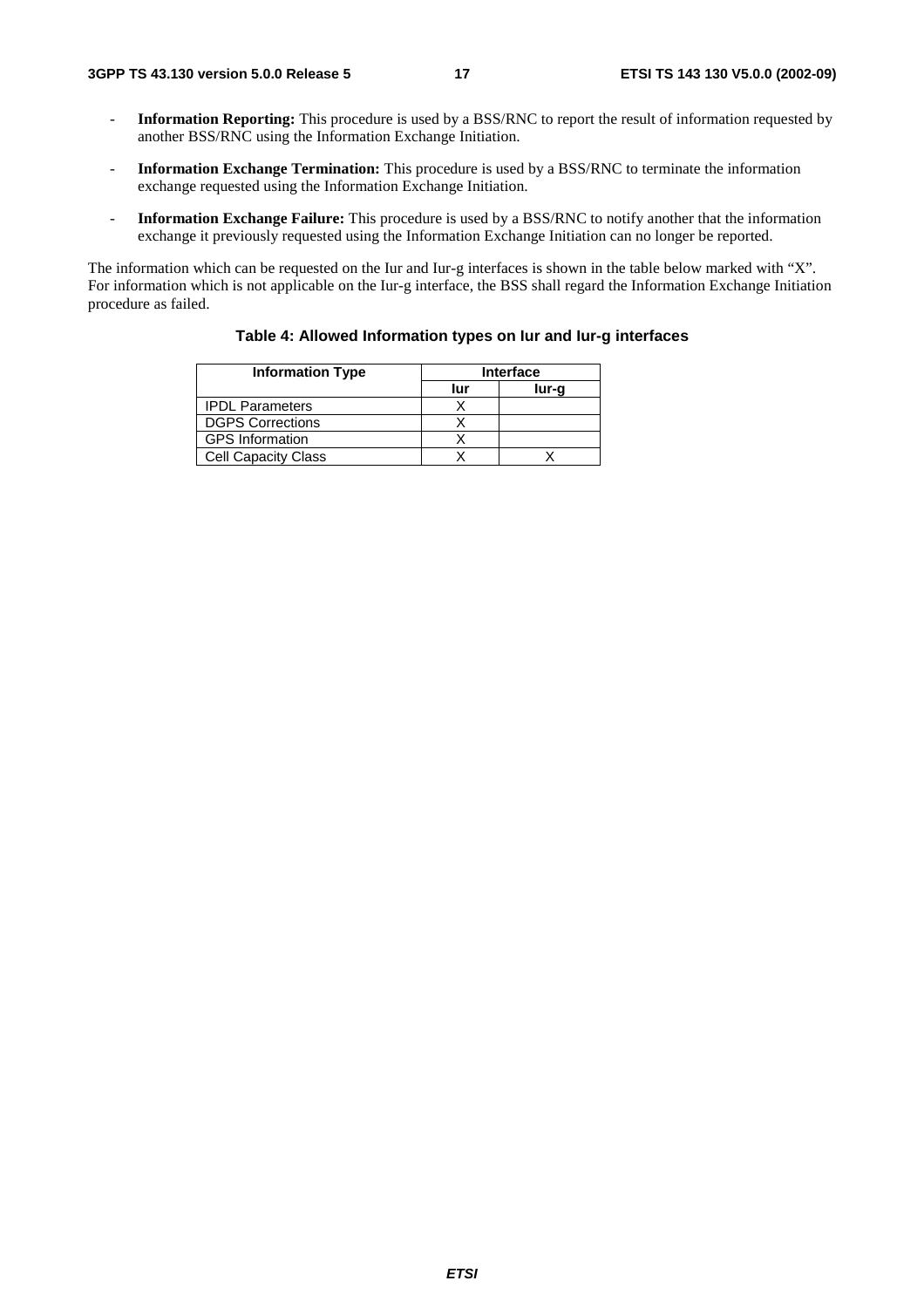# Annex A (Informative): Change history

| Date /<br>TSG# |  | <b>TSG Doc. CR Rev Subject/Comment</b>                            | l New |
|----------------|--|-------------------------------------------------------------------|-------|
| GP-11          |  | Conversion to Technical Specification based upon TR 43.930 v5.1.0 | 5.0.0 |
|                |  |                                                                   |       |
|                |  |                                                                   |       |